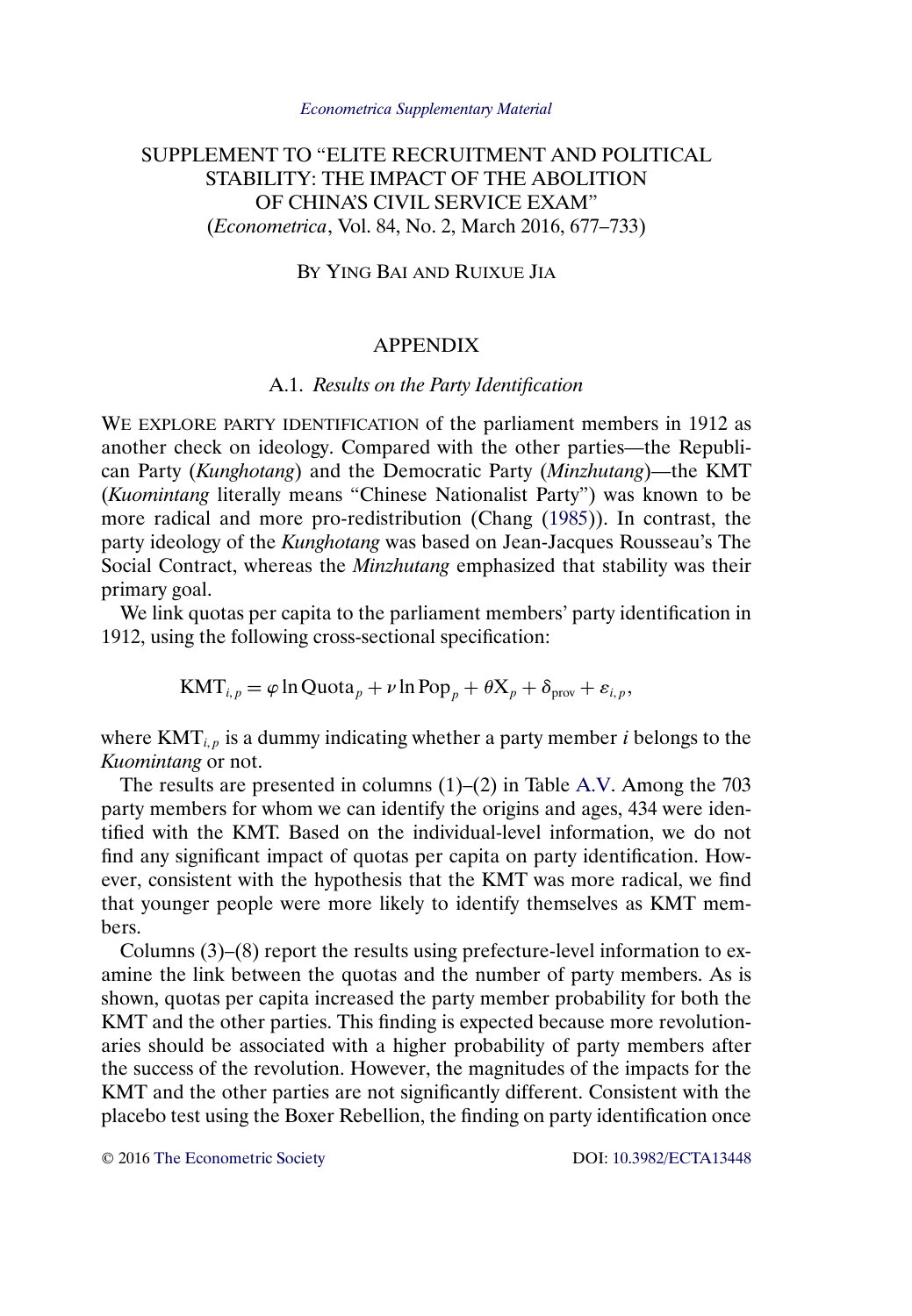# 2 Y. BAI AND R. JIA

again shows that potential ideological differences are unlikely to explain the impact of quotas.

#### A.2. *An Example for the Instrument*

To illustrate why the number of small rivers can be an instrument for quota per capita, one can consider two prefectures with similar population sizes but different numbers of small rivers.

Qingzhou and Xuzhou were two prefectures of similar population size and area size. Qingzhou had a population of 3.8 million and an area of  $17,000 \text{ km}^2$ , whereas Xuzhou had a population of 4 million and an area of 17,000 km2. There were 21 small rivers in Qingzhou and 18 small rivers in Xuzhou. As a result, Qingzhou was divided into 11 counties while Xuzhou was divided into 8 counties. Due to the stepwise rule, each county was assigned a positive quota. Adding the additional quota for the whole prefecture, Qingzhou had a quota of 195, higher than that of Xuzhou (167). Consequently, the quotas per capita at the prefecture level was higher in Qingzhou (51.3 per million) than that in the Xuzhou (41.8 per million). This is the variation we explore in our analysis.

Note that this difference also holds at the county level due to the fact that county-level population sizes were smaller in Qingzhou (with more counties). There was no systematic information on the county-level population, but we can rely on average population sizes. On average, a county in Qingzhou had a population of 0.35 million while a county in Xuzhou had a population of 0.5 million. Depending on the scale and importance, counties in Qingzhou got assigned quota values of 12, 15, and 20. Thus, quotas per capita for a country in Qingzhou ranged between 34.3 per million and 57 per million. In contrast, counties in Xuzhou got assigned quota values of 16 and 20. Hence, quotas per capita for a county in Xuzhou ranged between 32 per million and 40 per million, which are likely to be lower than quotas per capita for an average county in Qingzhou.

## A.3. *Varying the Definition of Small Rivers*

For robustness checks of using small rivers as an instrument, we vary the definition of small rivers to be those under the length of X km ( $X =$  $70, 80, 90, \ldots, 120$ , while controlling for the interaction of the post dummy and those above  $X$  km. These results are presented in Table [A.VII.](#page-15-0) They show that the results are robust to these variations.

Moreover, we find no similar impact of the number of big rivers per se, which once again confirms that our river instrument is reasonable.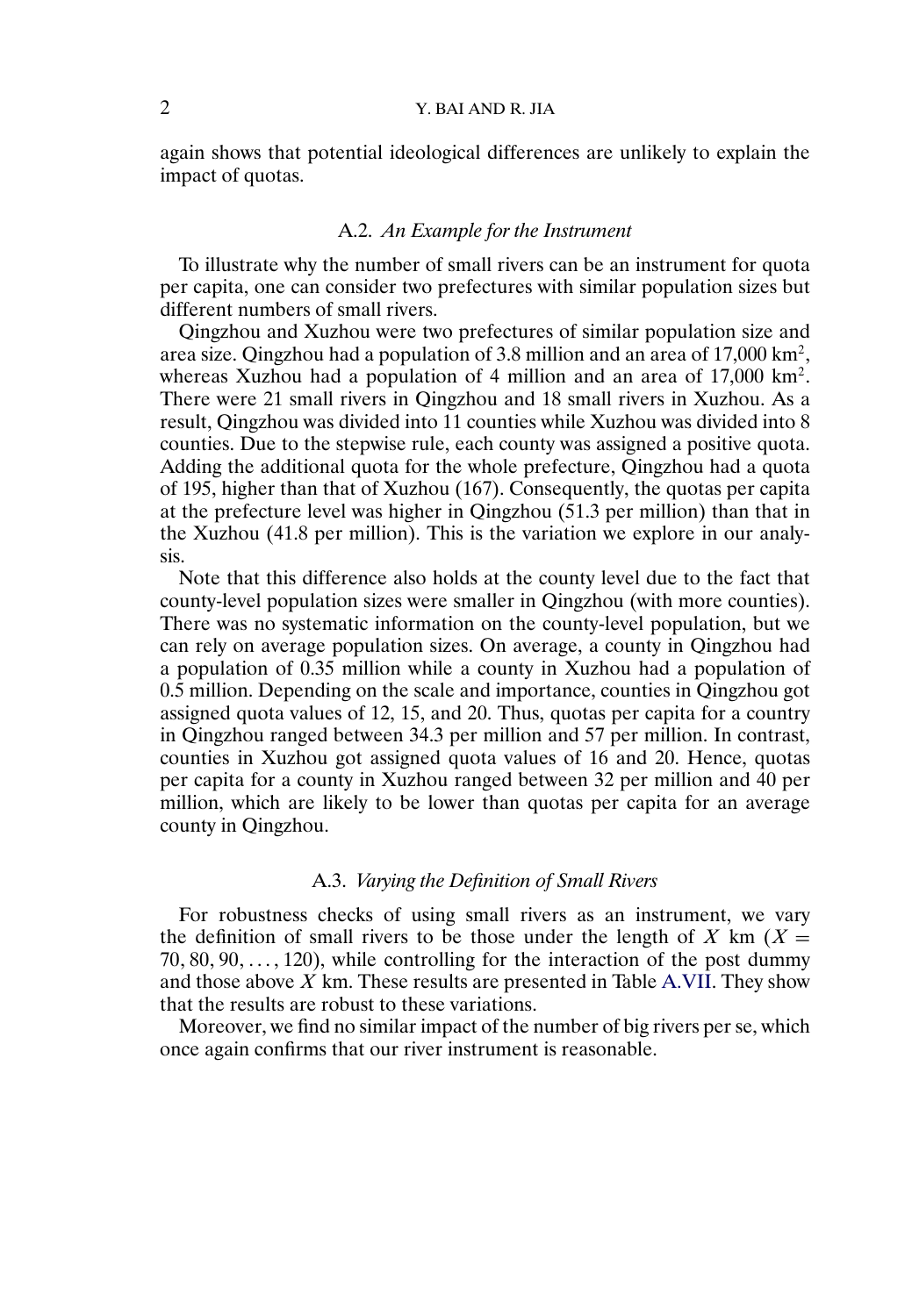

(a) Records of Quotas





FIGURE A.1.—The data on quotas and revolutionaries. *Notes*: Panel (a) gives an example for the records of quotas for one prefecture (Jinan in Shandong Province). The quota for the prefecture capital is 20 and the total quota of the counties is 255. Thus, the total quota for the Jinan prefecture is 275. Panel (b) gives an example for the records of revolutionaries in the Chinese Revolutionary Alliance. There is information on the date of participation for the members of this group but only the year of participation for members of the other five groups. The dates were recorded in Chinese lunar calendar and are converted to dates in Gregorian calendar in our analysis.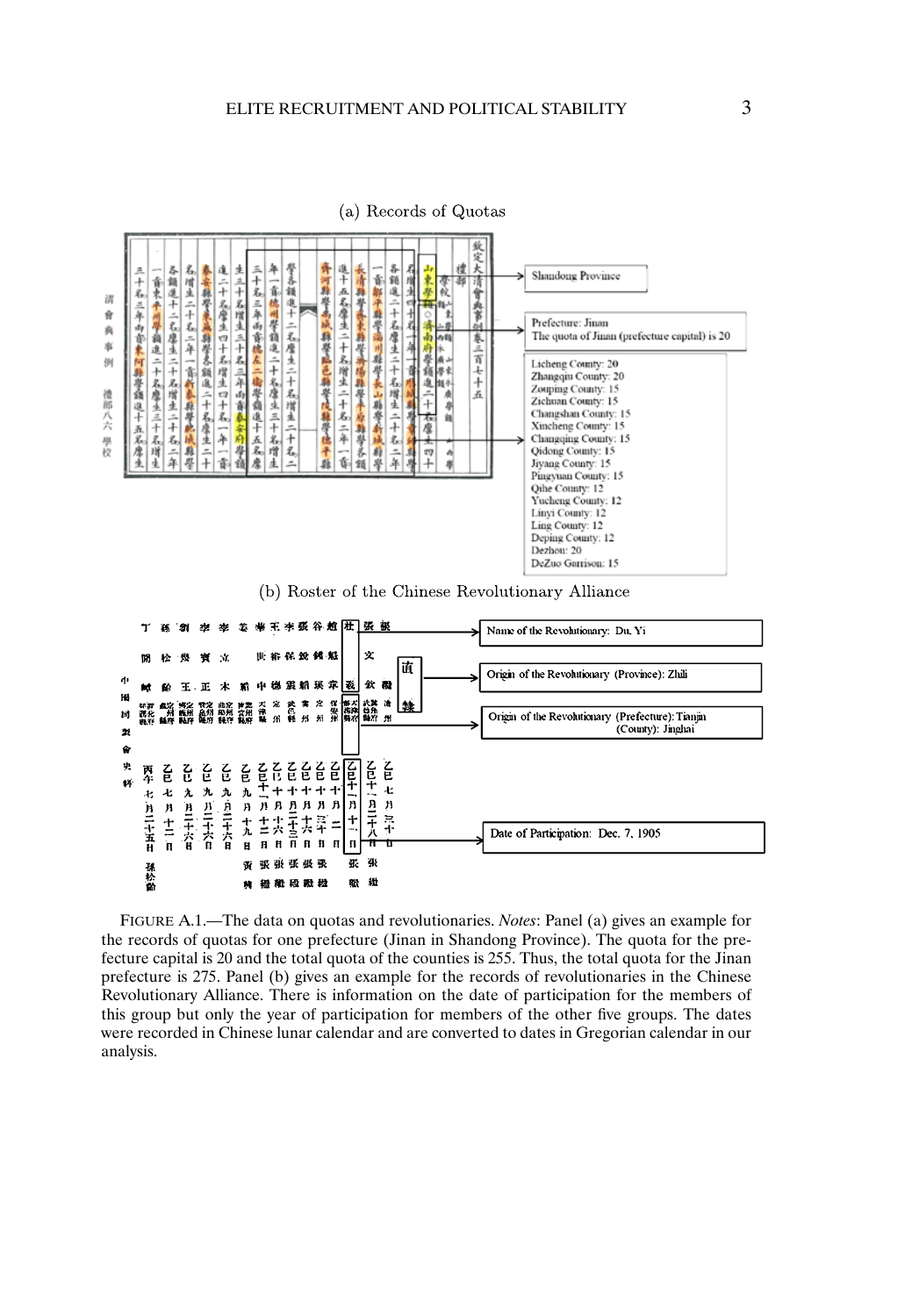

FIGURE A.2.—Distribution of quotas for each county. *Notes*: This figure shows that the quota values assigned to counties within a prefecture follow a stepwise rule: the most frequent values are 8, 12, 15, and 20. This is because the government did not have the capacity to implement a complicated proportional system and needed a simplified way of implementing the quota system.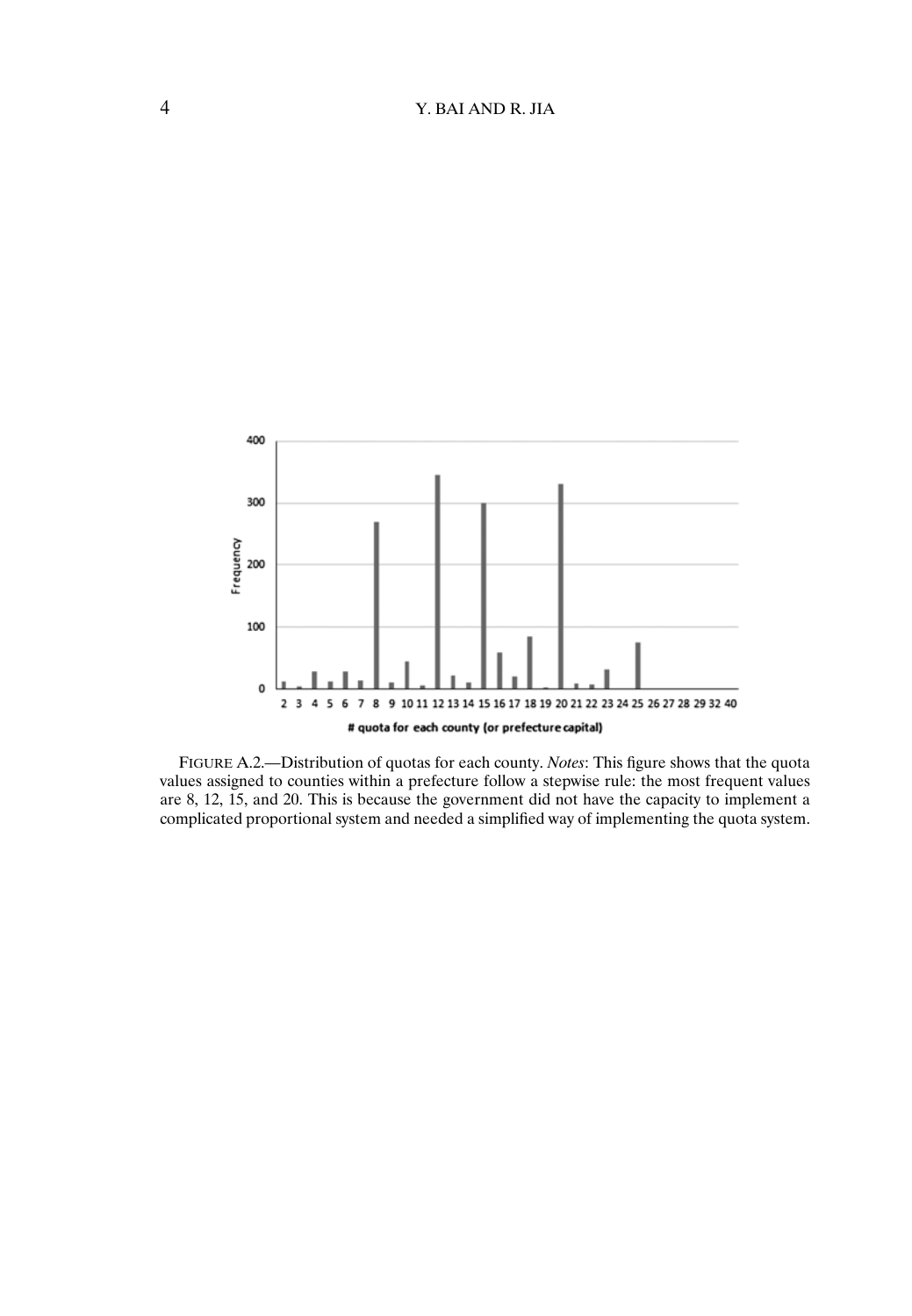



FIGURE A.3.—Aggregate trends of *new* revolutionaries. *Notes*: This figure plots the overall trends in revolution participation in the data. There tends to be an increase in revolution participation when a new group got established, such as in 1894, 1903, and 1905. The two groups established in 1904 were relatively small and only account for 4% (for the China Arise Society) and 3% (for the Revive the Light Society) of all revolutionaries between 1900 and 1906. (*Continues*.)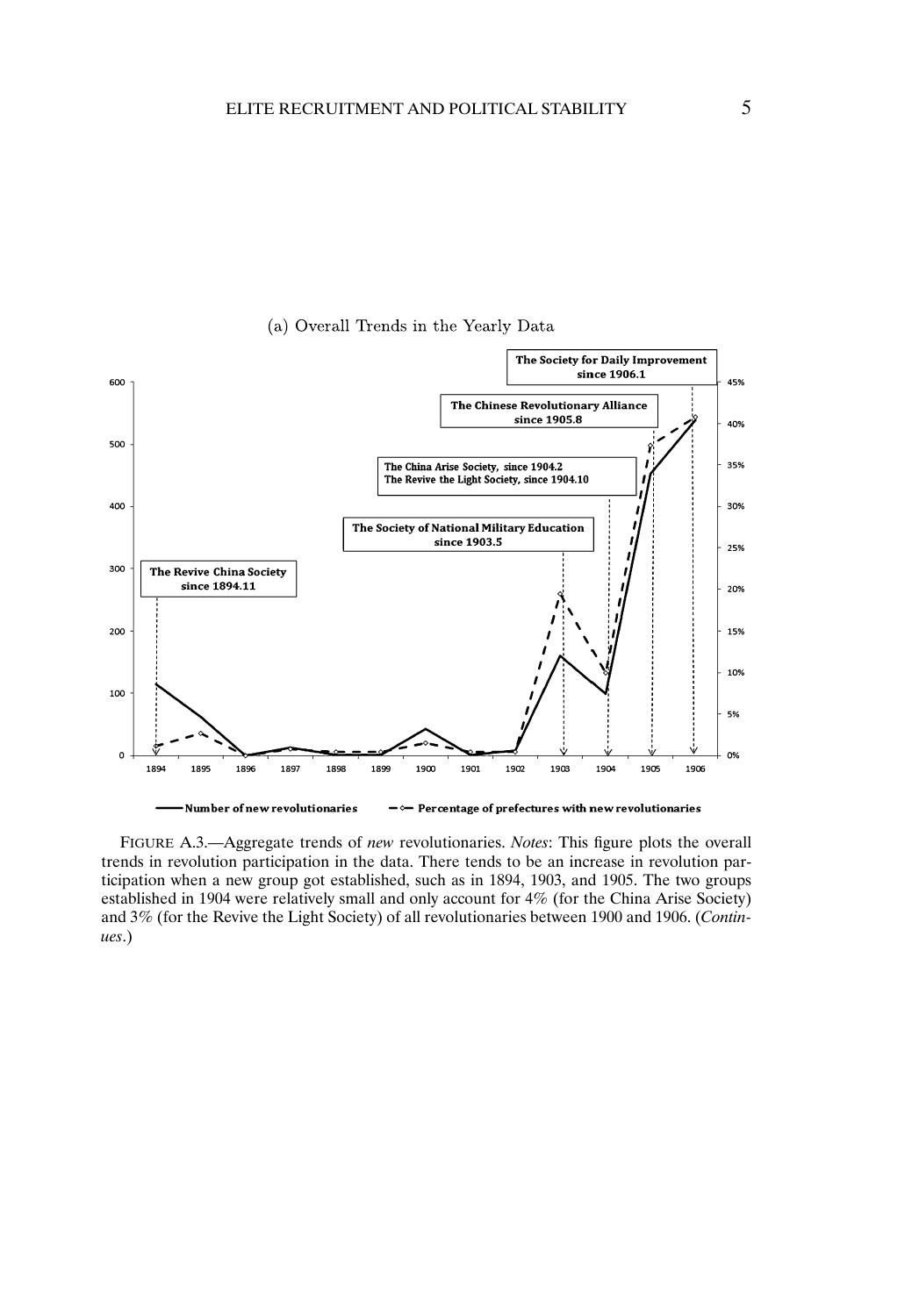

(b) Overall Trends in the Monthly Data

FIGURE A.3.—*Continued.*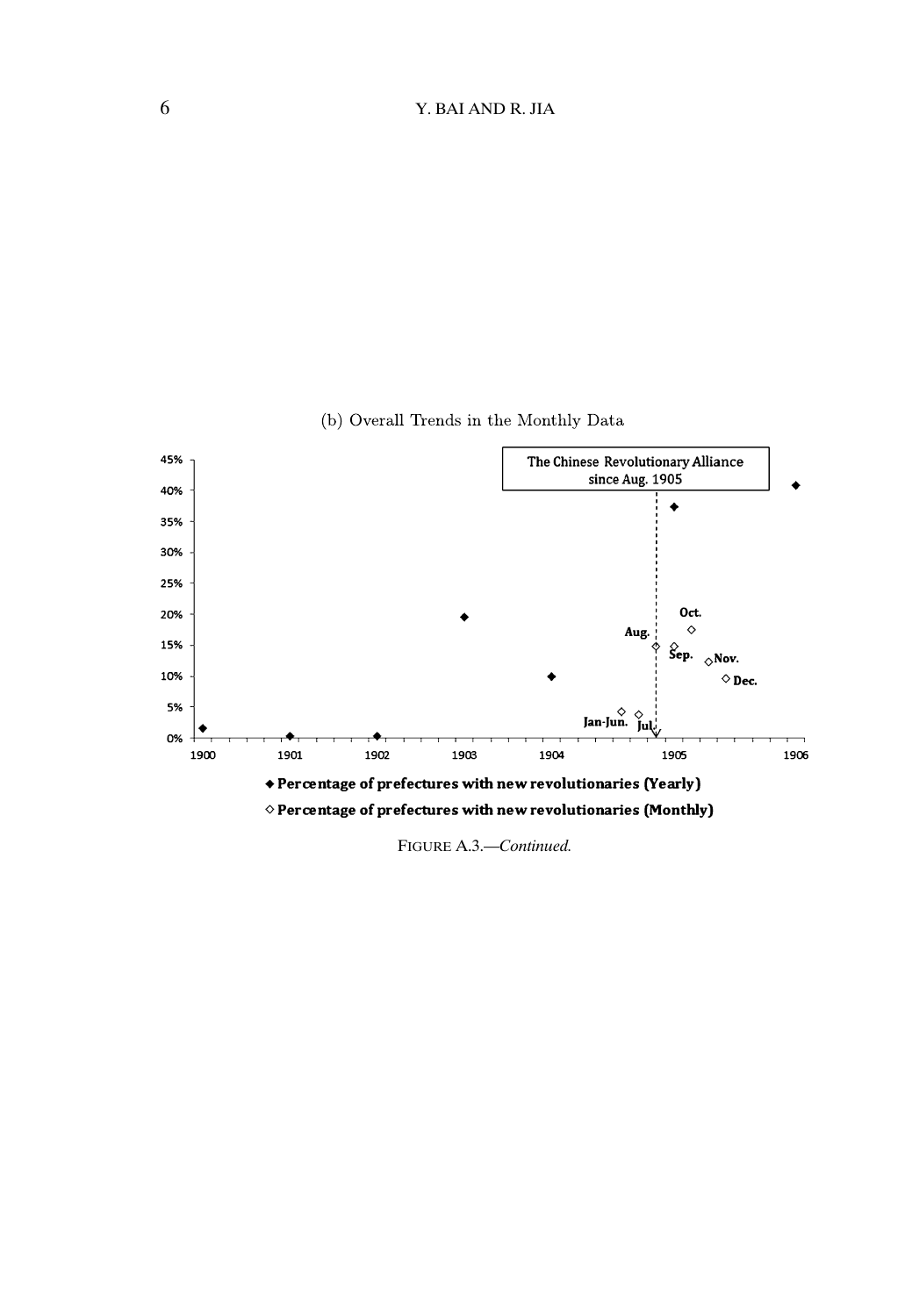

FIGURE A.4.—Revolutionaries and the 1911 Revolution. *Notes*: This map shows that the origins of revolutionaries are correlated with the incidence of uprisings in 1911.



FIGURE A.5.—Age distribution of the revolutionaries in the Chinese Revolutionary Alliance. *Notes*: This figure plots the age distribution of the revolutionaries in the Chinese Revolutionary Alliance. The median is 24.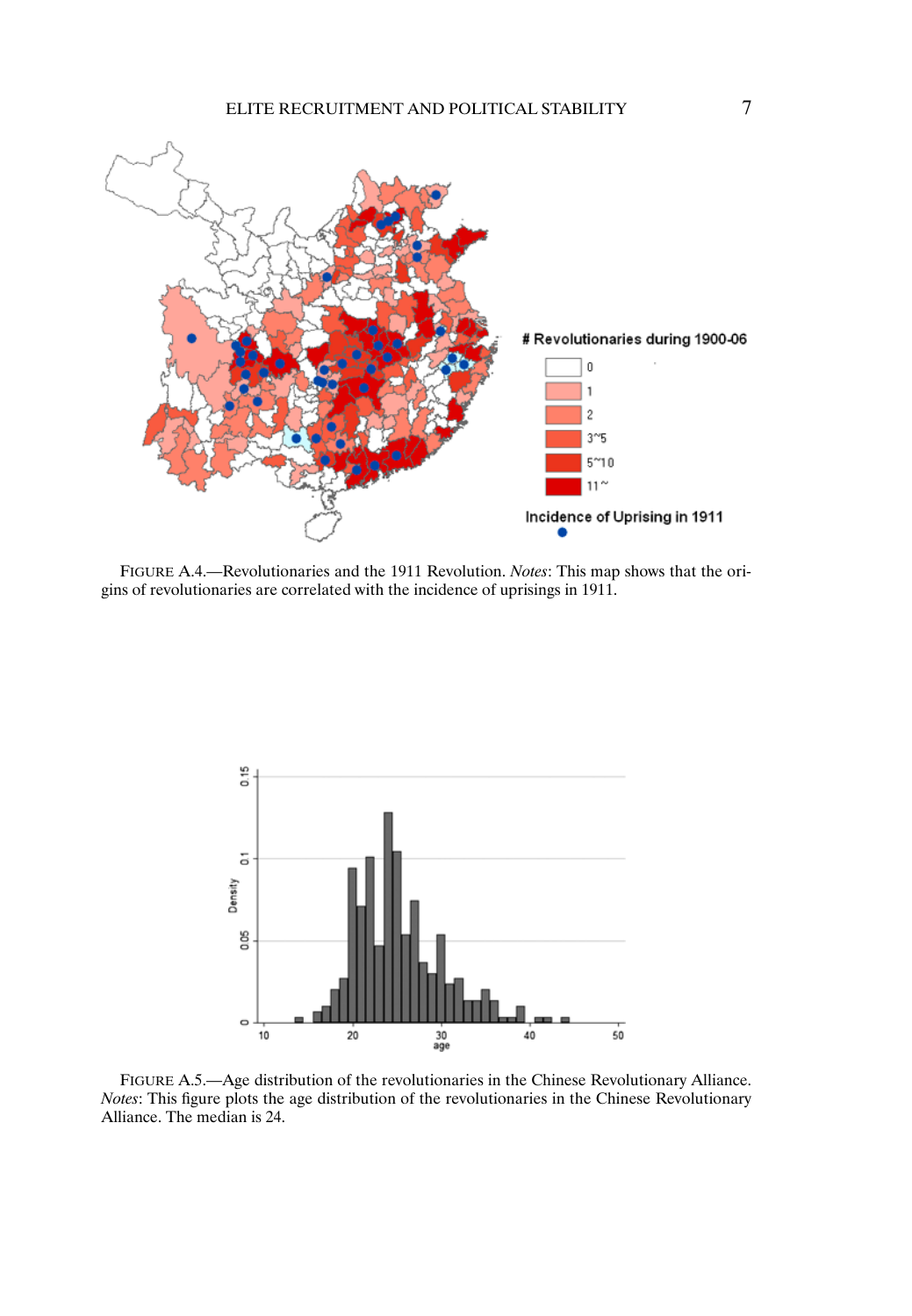

FIGURE A.6.—The results using county-year data (1894–1906). *Notes*: These figures present the pattern in the county-level data. Panel (a) plots the mean probability of revolution participation over years. Panel (b) visualizes the dynamic effects of quotas per capita on revolution participation, using the year 1900 as the reference. The solid line connects the estimates and the dashed line indicates the 95% confidence intervals.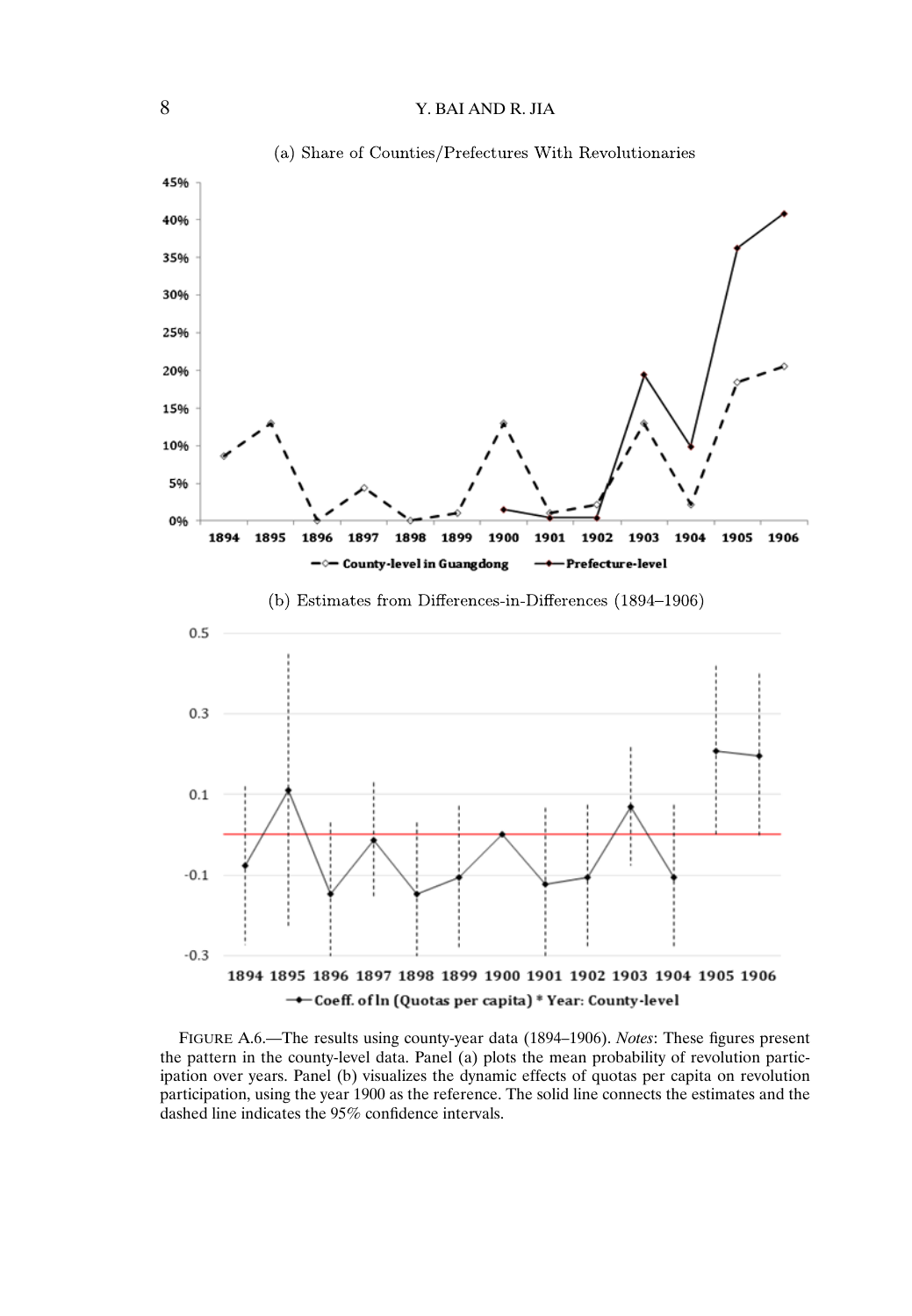

FIGURE A.7.—Rivers and county seats. *Notes*: This map shows that county seats (indicated by the dots) are generally located on rivers. The bold rivers indicate the major ones (those ranked as the first- and second-order streams in the Chinese river hierarchy).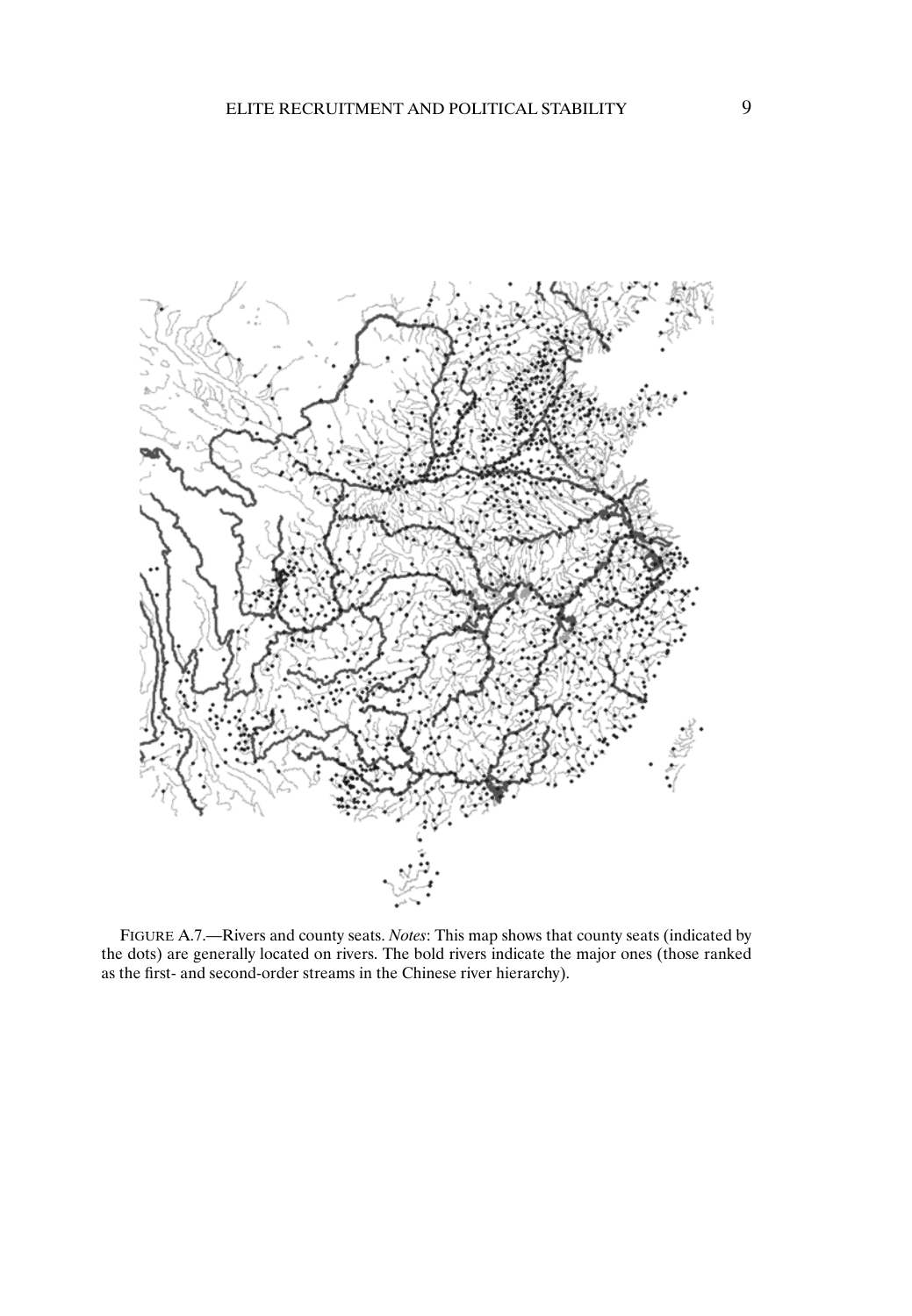| D.V.                        |            |            | In Quota               |                       |                                 |
|-----------------------------|------------|------------|------------------------|-----------------------|---------------------------------|
|                             | (1)        | (2)        | (3)                    | (4)                   | (5)                             |
| In Pop                      | $0.630***$ | $0.665***$ | $0.741***$             | $0.667***$            | $0.561***$                      |
| $(ln Pop)^2$                | (0.042)    | (0.042)    | (0.092)<br>$-0.013$    | (0.096)<br>$-0.040$   | (0.110)<br>$-0.012$             |
| $(ln Pop)^3$                |            |            | (0.028)<br>$-0.023$    | (0.026)<br>$-0.027*$  | (0.024)<br>$-0.014$             |
| In Area                     |            |            | (0.016)<br>0.086       | (0.015)<br>0.089      | (0.015)<br>0.122                |
| Coastal                     |            |            | (0.074)<br>$-0.364***$ | (0.076)<br>$-0.282**$ | (0.083)<br>$-0.166$             |
| Main river                  |            |            | (0.114)                | (0.120)<br>0.075      | (0.111)<br>0.023                |
| Treaty port                 |            |            |                        | (0.070)<br>$-0.079$   | (0.064)<br>$-0.062$             |
| Small city                  |            |            |                        | (0.086)<br>0.092      | (0.087)<br>0.031                |
| Middle city                 |            |            |                        | (0.085)<br>$0.226**$  | (0.073)<br>0.123                |
| Large city                  |            |            |                        | (0.088)<br>$0.620***$ | (0.085)<br>$0.430***$           |
| Province capital            |            |            |                        | (0.103)               | (0.148)<br>0.131<br>(0.112)     |
| Tax per capita in 1820      |            |            |                        |                       | $1.640**$                       |
| Transportation (chong)      |            |            |                        |                       | (0.768)<br>$0.171**$<br>(0.072) |
| Business (fan)              |            |            |                        |                       | $0.178**$<br>(0.087)            |
| Difficulty of taxing $pi)$  |            |            |                        |                       | 0.099                           |
| Crime (nan)                 |            |            |                        |                       | (0.063)<br>$-0.043$<br>(0.072)  |
| Province FE<br>Observations | 262        | Y<br>262   | Y<br>262               | Y<br>262              | Y<br>257                        |
| R-squared                   | 0.579      | 0.728      | 0.747                  | 0.765                 | 0.794                           |

TABLE A.I QUOTAS PER CAPITA AND PREFECTURE CHARACTERISTICS<sup>a</sup>

<sup>a</sup>This table reports the correlations between quotas and other prefecture characteristics. Standard errors in parentheses are clustered at the prefecture level: ∗significant at 10%; ∗∗significant at 5%; ∗∗∗significant at 1%.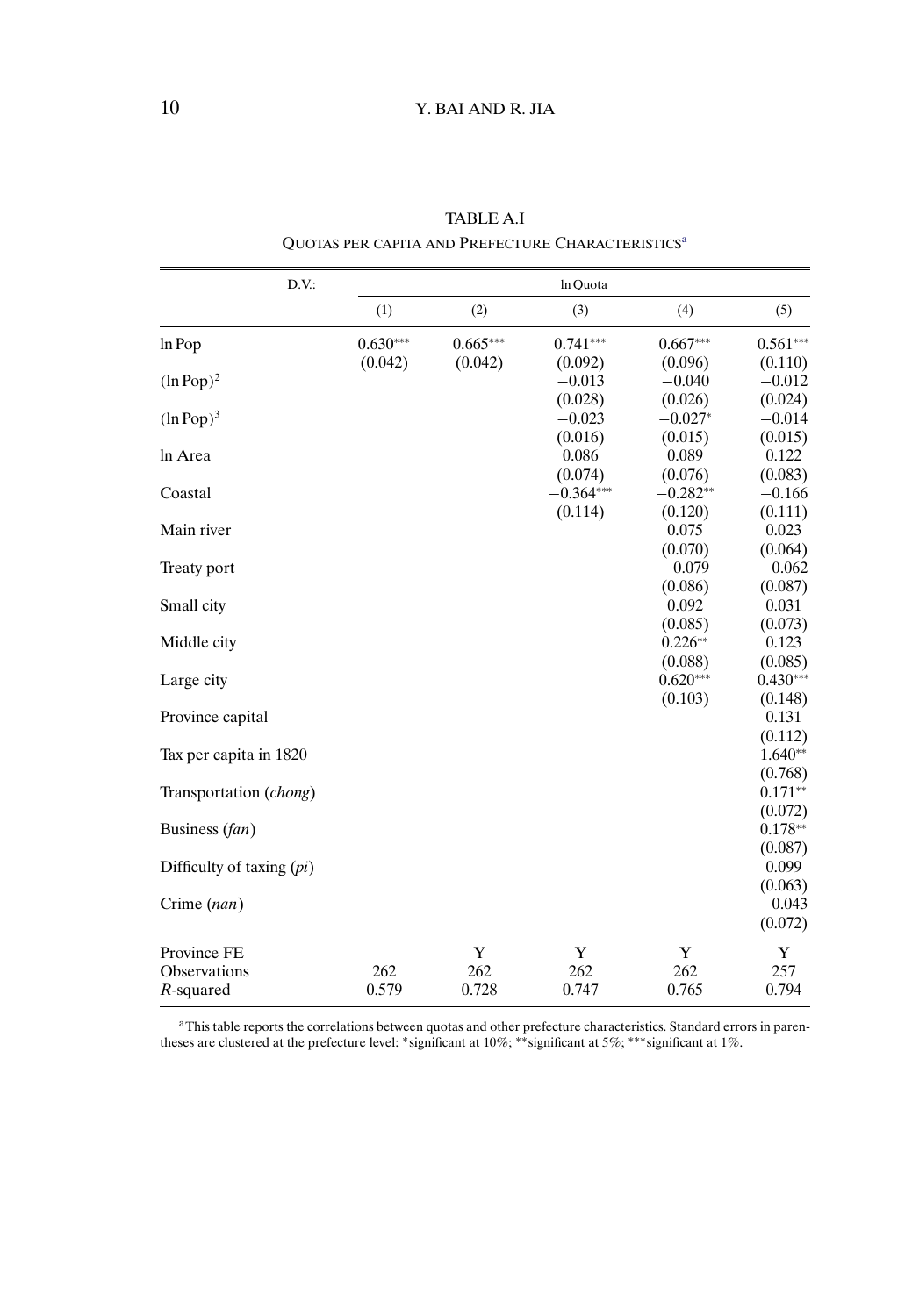| D.V.                                    | # Revolutionaries<br>Linear | Revolutionaries per 100,000<br>Linear | # Revolutionaries<br>Poisson |
|-----------------------------------------|-----------------------------|---------------------------------------|------------------------------|
|                                         | (1)                         | (2)                                   | (3)                          |
| $ln$ Ouota $\times$ Post                | $0.509**$                   | $2.912*$                              | $0.849**$                    |
|                                         | (0.242)                     | (1.722)                               | (0.422)                      |
| $ln Pop \times Post$                    | $1.130***$                  | $-3.238$                              | 0.698                        |
|                                         | (0.422)                     | (2.265)                               | (0.450)                      |
| $ln Area \times Post$                   | $-0.145$                    | $-0.355$                              | $-1.550***$                  |
|                                         | (0.089)                     | (0.392)                               | (0.286)                      |
| Coastal $\times$ Post                   | $-0.857$                    | 0.938                                 | $-0.554$                     |
|                                         | (0.568)                     | (1.191)                               | (0.347)                      |
| Main river $\times$ Post                | 0.073                       | 0.547                                 | $-0.837***$                  |
|                                         | (0.183)                     | (0.648)                               | (0.249)                      |
| Treaty port $\times$ Post               | 0.409                       | 0.895                                 | $-0.305$                     |
|                                         | (0.374)                     | (0.704)                               | (0.243)                      |
| Small city $\times$ Post                | $-0.142$                    | 3.196                                 | 0.440                        |
|                                         | (0.423)                     | (2.713)                               | (0.299)                      |
| Middle city $\times$ Post               | 0.317                       | 0.366                                 | $0.580**$                    |
|                                         | (0.593)                     | (0.862)                               | (0.286)                      |
| Large city $\times$ Post                | 0.265                       | $-0.380$                              | $-0.277$                     |
|                                         | (1.160)                     | (0.940)                               | (0.344)                      |
| $(\ln \text{Pop})^2 \times \text{City}$ | $0.868***$                  | 0.024                                 | $-0.318$                     |
|                                         | (0.231)                     | (0.288)                               | (0.223)                      |
| $(\ln \text{Pop})^3 \times \text{City}$ | $0.181***$                  | 0.255                                 | 0.083                        |
|                                         | (0.057)                     | (0.181)                               | (0.108)                      |
| Prefecture FE, Year FE                  | Y                           | Y                                     | Y                            |
| Province $FE \times Year$ FE            | Y                           | Y                                     | Y                            |
| Weighted by population                  | Y                           | Y                                     |                              |
| Observations                            | 1,834                       | 1,834                                 | 1,064                        |
| R-squared                               | 0.284                       | 0.309                                 |                              |

TABLE A.II USING THE NUMBER OF REVOLUTIONARIES AS AN ALTERNATIVE OUTCOMEa

<sup>a</sup>This table shows that quotas also affected the number of revolutionaries after the abolition. Standard errors in parentheses are clustered at the prefecture level: ∗significant at 10%; ∗∗significant at 5%; ∗∗∗significant at 1%.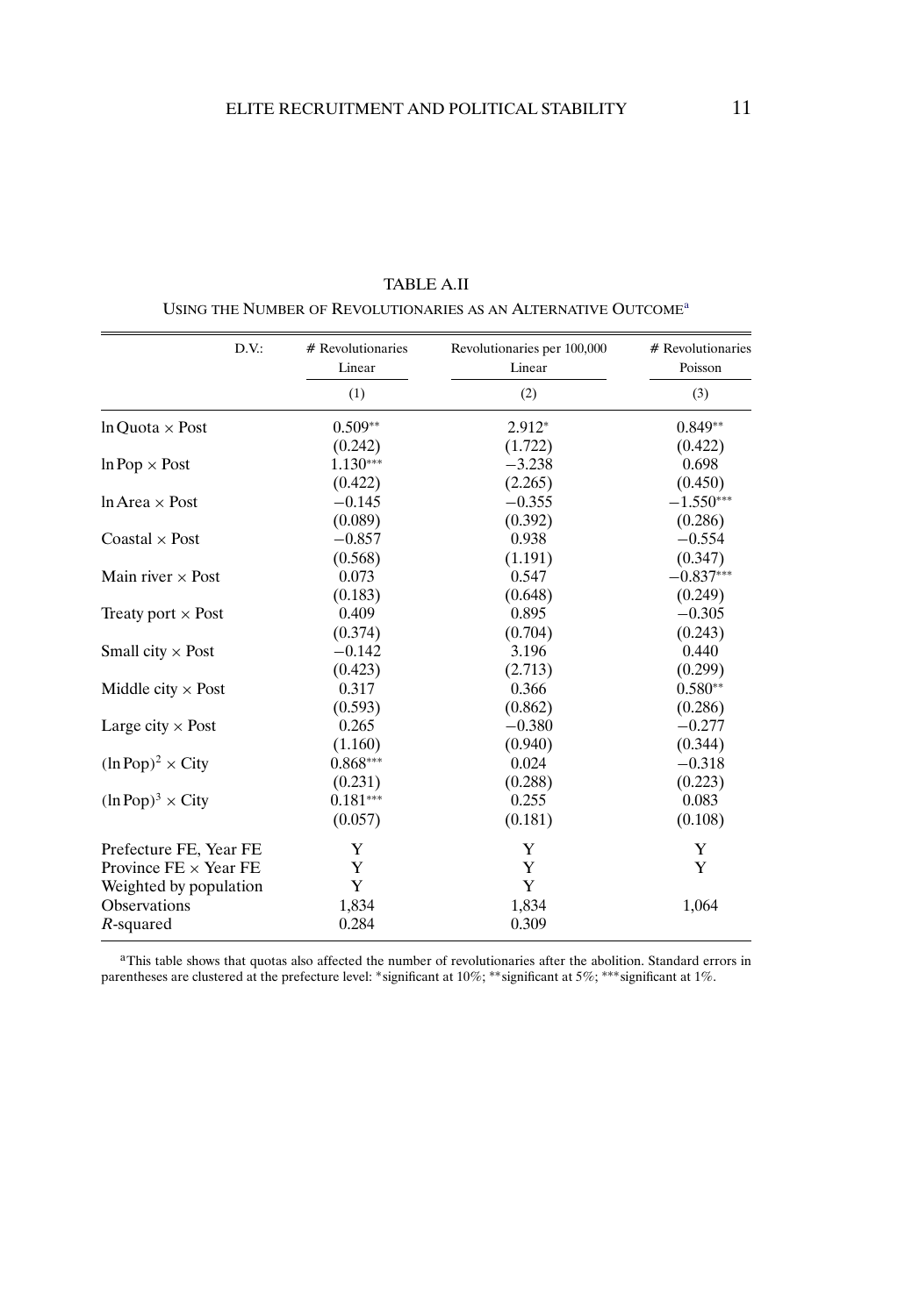TABLE A.III THE DYNAMIC EFFECTS OF QUOTAS ON THE REVOLUTIONARY INDICATOR (D.V.: REVOLUTIONARY =  $0/1$ )<sup>a</sup>

|                                                  | (1)        | (2)        | (3)       | (4)       |
|--------------------------------------------------|------------|------------|-----------|-----------|
| $ln$ Ouota $\times$ 1901                         | $-0.003$   | $-0.002$   | $-0.004$  | 0.005     |
|                                                  | (0.011)    | (0.014)    | (0.015)   | (0.008)   |
| $ln$ Ouota $\times$ 1902                         | $-0.003$   | $-0.002$   | $-0.004$  | 0.005     |
|                                                  | (0.011)    | (0.014)    | (0.015)   | (0.008)   |
| $ln$ Ouota $\times$ 1903                         | 0.048      | 0.057      | 0.042     | 0.017     |
|                                                  | (0.039)    | (0.039)    | (0.039)   | (0.014)   |
| $ln$ Ouota $\times$ 1904                         | 0.004      | 0.008      | $-0.011$  | 0.003     |
|                                                  | (0.028)    | (0.027)    | (0.028)   | (0.010)   |
| $ln$ Ouota $\times$ 1905                         | $0.157***$ | $0.150***$ | $0.136**$ | $0.141**$ |
|                                                  | (0.051)    | (0.054)    | (0.055)   | (0.060)   |
| $ln$ Ouota $\times$ 1906                         | $0.124**$  | $0.106*$   | 0.091     | $0.136**$ |
|                                                  | (0.053)    | (0.056)    | (0.059)   | (0.062)   |
| Prefecture FE, Year FE                           | Y          | Y          | Y         | Y         |
| Province $FE \times Year$ FE                     | Y          | Y          | Y         | Y         |
| $(\ln \text{Pop})^{1,2,3} \times \text{Year FE}$ | Y          | Y          | Y         | Y         |
| $(ln Size, Coastal, River) \times Year FE$       |            | Y          | Y         | Y         |
| (Urbanization, Treaty port) $\times$ Year FE     |            |            | Y         | Y         |
| Weighted by population                           |            |            |           | Y         |
| <b>Observations</b>                              | 1,834      | 1,834      | 1,834     | 1,834     |
| R-squared                                        | 0.460      | 0.469      | 0.479     | 0.411     |

aThis table reports the dynamic effects of quotas per capita on the revolutionary indicator, using the year 1900 as the reference group. It shows that the effect of quotas only took place after the abolition. Standard errors in parentheses are clustered at the prefecture level: ∗significant at 10%; ∗∗significant at 5%; ∗∗∗significant at 1%.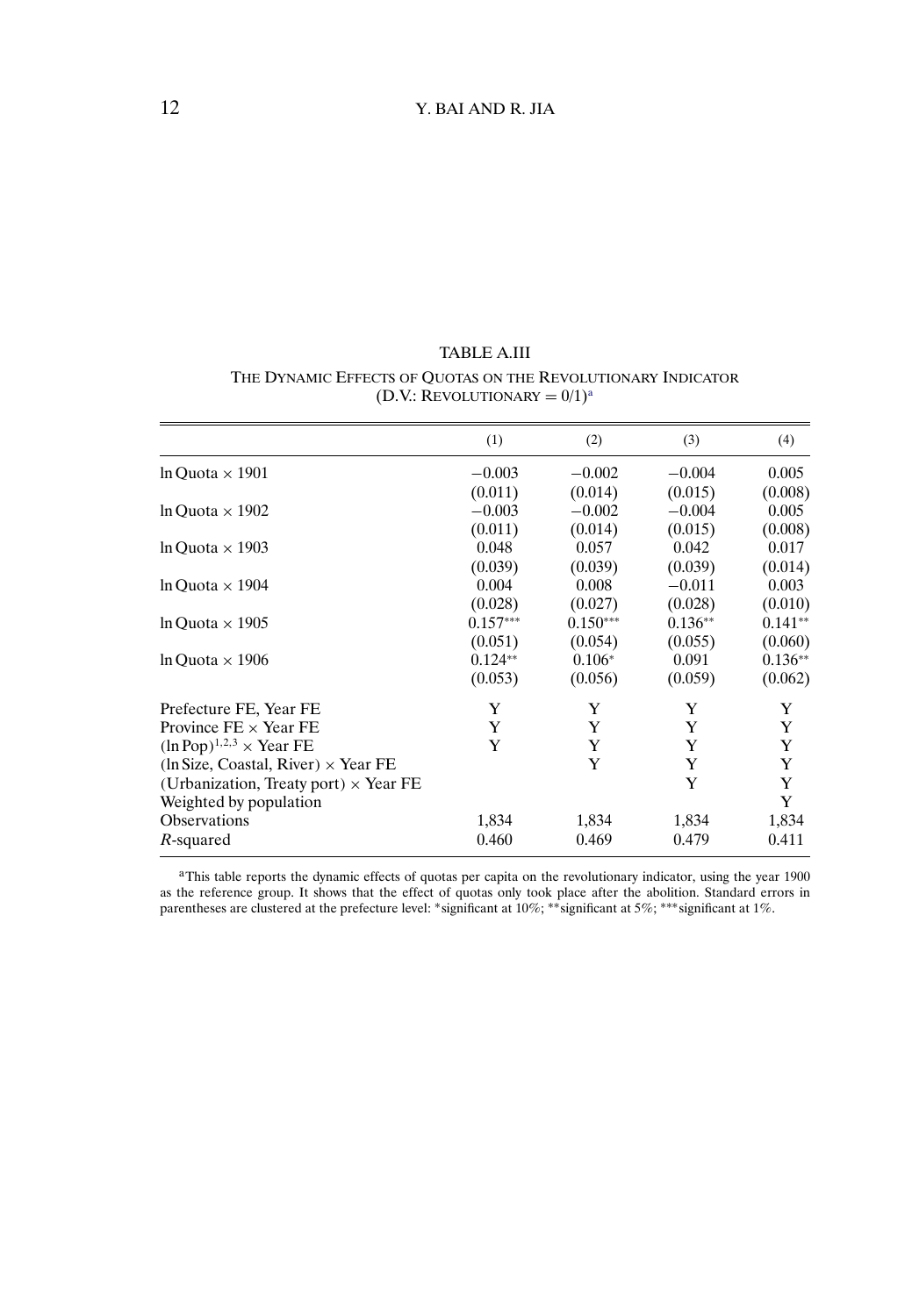|                                                  | (1)        | (2)        | (3)        | (4)        |
|--------------------------------------------------|------------|------------|------------|------------|
| In Ouota $\times$ 1894                           | $-0.087$   | $-0.120$   | $-0.093$   | $-0.077$   |
|                                                  | (0.109)    | (0.115)    | (0.133)    | (0.099)    |
| In Ouota $\times$ 1895                           | 0.028      | 0.071      | 0.100      | 0.109      |
|                                                  | (0.137)    | (0.151)    | (0.178)    | (0.171)    |
| $ln Quota \times 1896$                           | $-0.188*$  | $-0.211*$  | $-0.182$   | $-0.146$   |
|                                                  | (0.106)    | (0.111)    | (0.128)    | (0.089)    |
| In Ouota $\times$ 1897                           | $-0.067$   | $-0.056$   | 0.015      | $-0.015$   |
|                                                  | (0.121)    | (0.128)    | (0.151)    | (0.073)    |
| In Ouota $\times$ 1898                           | $-0.188*$  | $-0.211*$  | $-0.182$   | $-0.146$   |
|                                                  | (0.106)    | (0.111)    | (0.128)    | (0.089)    |
| In Ouota $\times$ 1899                           | $-0.138$   | $-0.164$   | $-0.118$   | $-0.106$   |
|                                                  | (0.108)    | (0.111)    | (0.126)    | (0.089)    |
| In Ouota $\times$ 1901                           | $-0.149$   | $-0.160$   | $-0.116$   | $-0.124$   |
|                                                  | (0.124)    | (0.138)    | (0.166)    | (0.096)    |
| In Ouota $\times$ 1902                           | $-0.149$   | $-0.172$   | $-0.125$   | $-0.106$   |
|                                                  | (0.111)    | (0.113)    | (0.131)    | (0.090)    |
| In Ouota $\times$ 1903                           | 0.153      | 0.151      | 0.182      | 0.070      |
|                                                  | (0.108)    | (0.113)    | (0.136)    | (0.074)    |
| In Ouota $\times$ 1904                           | $-0.149$   | $-0.172$   | $-0.125$   | $-0.106$   |
|                                                  | (0.111)    | (0.113)    | (0.131)    | (0.090)    |
| In Ouota $\times$ 1905                           | $0.224*$   | $0.243*$   | 0.229      | $0.207*$   |
|                                                  | (0.116)    | (0.127)    | (0.154)    | (0.107)    |
| In Ouota $\times$ 1906                           | 0.175      | 0.174      | 0.242      | $0.196*$   |
|                                                  | (0.128)    | (0.134)    | (0.152)    | (0.103)    |
| Post- vs. Pre-                                   | $0.293***$ | $0.313***$ | $0.300***$ | $0.266***$ |
|                                                  | (0.074)    | (0.078)    | (0.083)    | (0.092)    |
| Year FE, County FE                               | Y          | Y          | Y          | Y          |
| Prefecture $FE \times Year$ FE                   | Y          | Y          | Y          | Y          |
| $(\ln \text{Pop})^{1,2,3} \times \text{Year FE}$ | Y          | Y          | Y          | Y          |
| $(ln Size, Coastal, River) \times Year FE$       |            | Y          | Y          | Y          |
| (Urbanization, Treaty port) $\times$ Year FE     |            |            | Y          | Y          |
| Weighted by population                           |            |            |            | Y          |
| Observations                                     | 1,196      | 1,196      | 1,196      | 1,196      |
| $R$ -squared                                     | 0.328      | 0.348      | 0.367      | 0.345      |

TABLE A.IV

YEAR-BY-YEAR IMPACTS ACROSS COUNTIES IN GUANGDONG (D.V.: REVOLUTIONARY =  $0/1$ )<sup>a</sup>

<sup>a</sup>This table reports the dynamic effects of quotas per capita using data from 92 counties in Guangdong between 1894 and 1906, using the year of 1900 as the reference. It shows that the quotas only had an effect after the abolition. Standard errors in parentheses are clustered at the county level: ∗significant at 10%; ∗∗significant at 5%; ∗∗∗significant at 1%.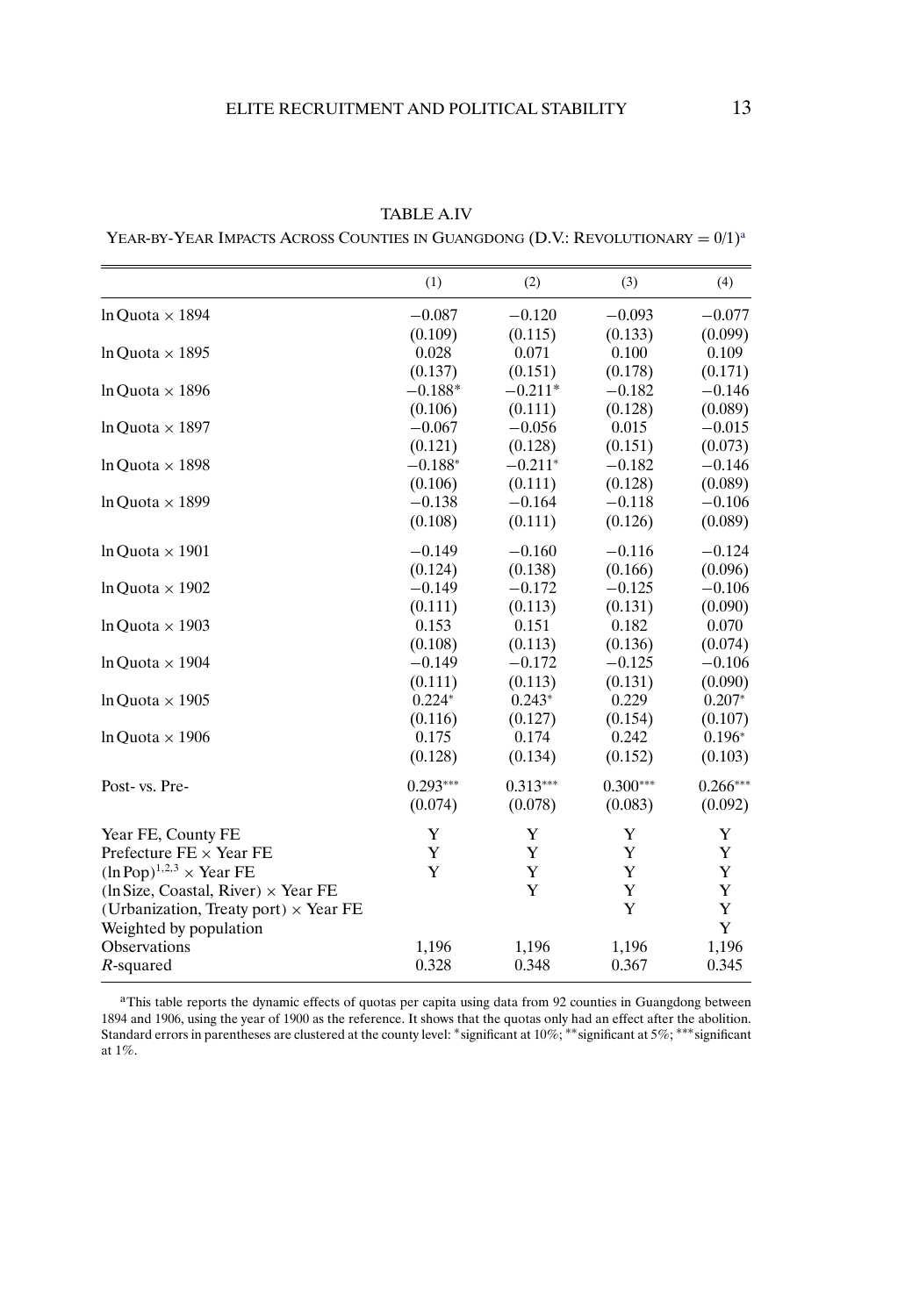<span id="page-13-0"></span>

|                     | Individual-Level<br>$KMT = 0/1$ |                      | Prefecture-Level     |                        |                     | Prefecture-Level     |                      |                  |
|---------------------|---------------------------------|----------------------|----------------------|------------------------|---------------------|----------------------|----------------------|------------------|
|                     |                                 |                      | KMT(0/1)             | Diff.<br>Other $(0/1)$ |                     | # KMT                | $#$ Other            | Diff.            |
|                     | (1)                             | (2)                  | (3)                  | (4)                    | (5)                 | (6)                  | (7)                  | (8)              |
| ln Ouota            | $-0.027$<br>(0.044)             | $-0.021$<br>(0.052)  | $0.134**$<br>(0.054) | $0.193***$<br>(0.055)  | $-0.059$<br>(0.076) | $0.391**$<br>(0.181) | $0.334**$<br>(0.131) | 0.057<br>(0.238) |
| Age in 1912         |                                 | $-0.005*$<br>(0.003) |                      |                        |                     |                      |                      |                  |
| Province FE         | Y                               | Y                    | Y                    | Y                      | Y                   | Y                    | Y                    | Y                |
| $(ln Pop)^{1,2,3}$  | Y                               | Y                    | Y                    | Y                      | Y                   | Y                    | Y                    | Y                |
| Other baseline      |                                 |                      |                      |                        |                     |                      |                      |                  |
| controls            |                                 | Y                    | Y                    | Y                      | Y                   | Y                    | Y                    | Y                |
| <b>Observations</b> | 701                             | 699                  | 262                  | 262                    | 262                 | 262                  | 262                  | 262              |
| R-squared           | 0.184                           | 0.191                | 0.426                | 0.433                  | 0.238               | 0.555                | 0.494                | 0.347            |

TABLE A.V QUOTAS AND PARTY IDENTIFICATION<sup>a</sup>

aThis table shows that quotas per capita did not affect party identification, although younger people tend to join the more radical party (the KMT), as shown in the individual-level analysis in columns  $(1)$ – $(2)$ . Columns  $(3)$ – $(8)$  report the results using prefecture-level data: quotas per capita increase the party member probability for both the KMT and the other parties, but the impacts of quotas are not significantly different in terms of party identification. Other baseline controls include (i) logged area; (ii) whether a prefecture is located on the coast and whether it is located on a major river; (iii) whether a prefecture has a treaty port; and (iv) whether a prefecture was counted as a big city, a middle-size city, or a small city. Standard errors in parentheses are clustered at the prefecture level: ∗significant at 10%; ∗∗significant at 5%; ∗∗∗significant at 1%.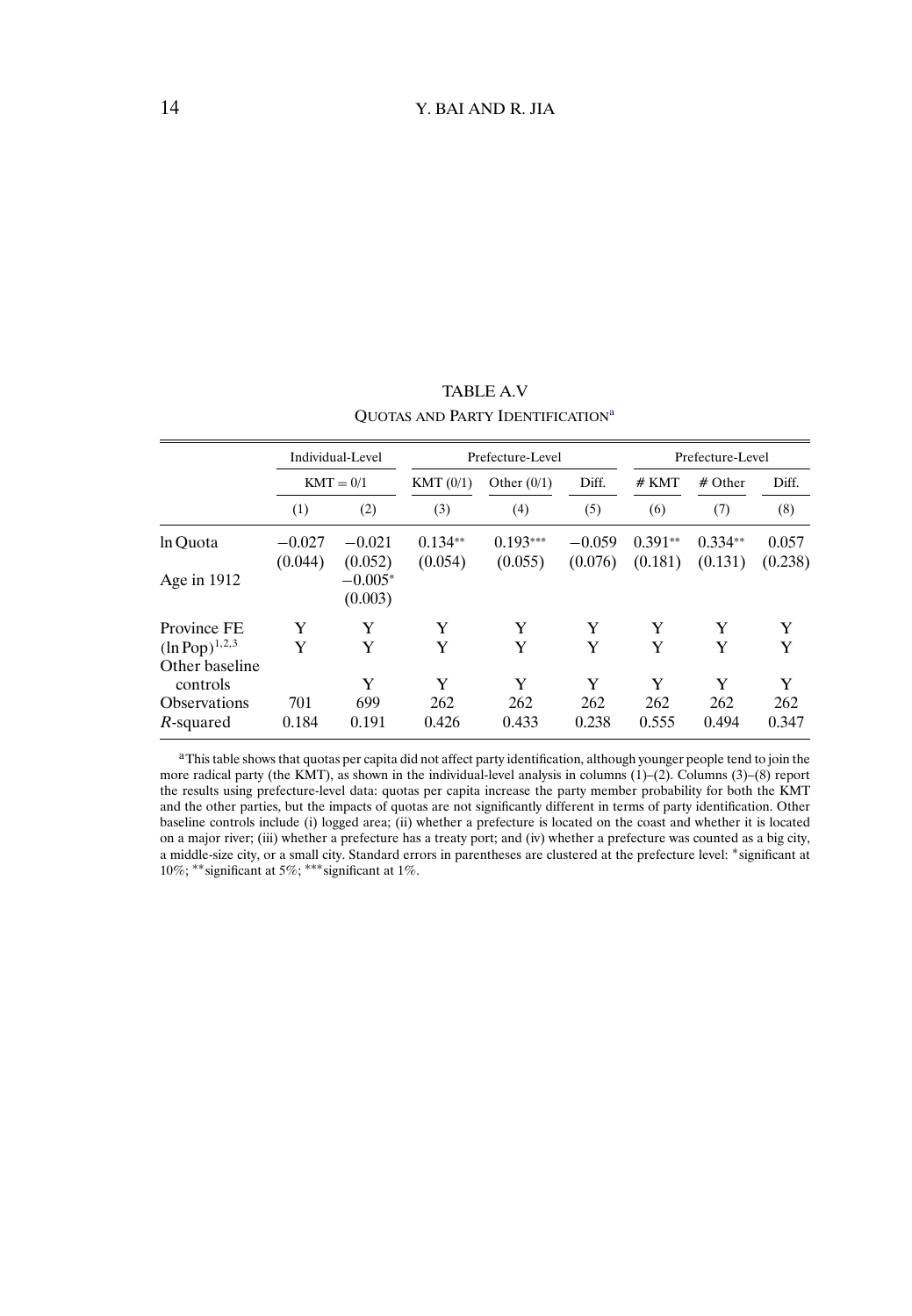|                                                      | (1)                             | (2)                 | (3)                            | (4)                            | (5)                            |
|------------------------------------------------------|---------------------------------|---------------------|--------------------------------|--------------------------------|--------------------------------|
| $ln$ Ouota $\times$ Post                             | $0.101**$                       | $0.113**$           | $0.108**$                      | $0.118**$                      | $0.109**$                      |
| Newspaper per capita $\times$ Post                   | (0.046)<br>4.419                | (0.045)             | (0.046)                        | (0.046)                        | (0.046)<br>2.720               |
| Newspaper per capita $\times$ ln Quota $\times$ Post | (14.931)<br>$-0.485$            |                     |                                |                                | (15.525)<br>0.824              |
| Newspaper per capita $\times$ ln Pop $\times$ Post   | (14.403)<br>$-1.176$<br>(5.387) |                     |                                |                                | (17.579)<br>1.426<br>(6.834)   |
| Enclave $\times$ Post                                |                                 | $-0.137$<br>(0.244) |                                | 0.097<br>(0.425)               | 0.004<br>(0.468)               |
| Enclave $\times$ In Ouota $\times$ Post              |                                 | 0.030<br>(0.304)    |                                | $-0.602$<br>(0.669)            | $-0.567$<br>(0.724)            |
| Enclave $\times$ ln Pop $\times$ Post                |                                 | $-0.048$            |                                | 0.133                          | 0.024                          |
| Japanese enclave $\times$ Post                       |                                 | (0.118)             | $-0.262$                       | (0.212)<br>$-0.375$            | (0.280)<br>$-0.228$            |
| Japanese enclave $\times$ ln Quota $\times$ Post     |                                 |                     | (0.322)<br>0.347               | (0.510)<br>0.903               | (0.506)<br>0.680               |
| Japanese enclave $\times$ ln Pop $\times$ Post       |                                 |                     | (0.348)<br>$-0.104$<br>(0.150) | (0.719)<br>$-0.241$<br>(0.244) | (0.742)<br>$-0.080$<br>(0.359) |
| Prefecture FE                                        | Y                               | Y                   | Y                              | Y                              | Y                              |
| Year FE                                              | Y                               | Y                   | Y                              | Y                              | Y                              |
| Province $FE \times Year$ FE                         | Y                               | Y                   | Y                              | Y                              | Y                              |
| Baseline controls $\times$ Post                      | Y                               | Y                   | Y                              | Y                              | Y                              |
| <b>Observations</b><br>$R$ -squared                  | 1,834<br>0.465                  | 1,834<br>0.466      | 1,834<br>0.465                 | 1,834<br>0.467                 | 1,834<br>0.471                 |

TABLE A.VI EXAMINING THE IMPACT OF INTERNATIONAL INFLUENCE<sup>a</sup>

<sup>a</sup>The table shows that foreign penetration cannot explain our main findings. The baseline controls include (i) thirddegree polynomials of logged population in 1880, and logged area; (ii) whether a prefecture is located on the coast and whether it is located on a major river; (iii) whether a prefecture has a treaty port; and (iv) whether a prefecture was counted as a big city, a middle-size city, or a small city. Standard errors in parentheses are clustered at the prefecture level: ∗significant at 10%; ∗∗significant at 5%; ∗∗∗significant at 1%.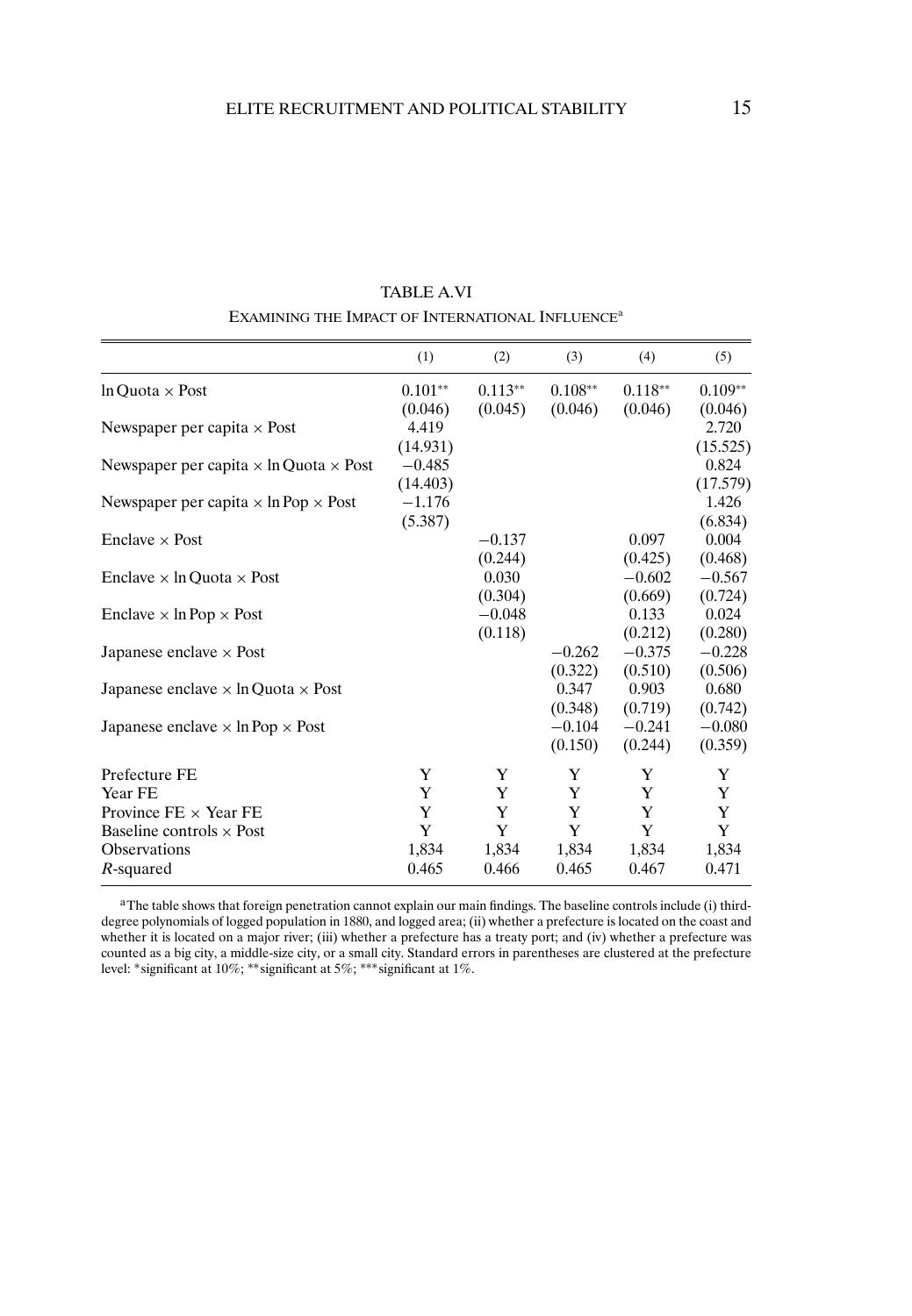<span id="page-15-0"></span>

| TABLE A.VII                                                                       |
|-----------------------------------------------------------------------------------|
| ROBUSTNESS CHECKS OF USING SMALL RIVERS (D.V.: REVOLUTIONARY = $0/1$ <sup>a</sup> |

| <b>Small Rivers:</b>                                     | $\leq 70$ km          | $\leq 80$ km          | $\leq 90$ km          |                       | $\leq$ 100 km $\leq$ 110 km $\leq$ 120 km |                      |
|----------------------------------------------------------|-----------------------|-----------------------|-----------------------|-----------------------|-------------------------------------------|----------------------|
|                                                          | (1)                   | (2)                   | (3)                   | (4)                   | (5)                                       | (6)                  |
| $ln Quota \times Post$                                   | $0.253***$<br>(0.090) | $0.252***$<br>(0.089) | $0.243***$<br>(0.092) | $0.241***$<br>(0.093) | $0.246**$<br>(0.096)                      | $0.237**$<br>(0.098) |
| # rivers $(>70 \text{ km})$ /River length $\times$ Post  | $-0.081$<br>(0.075)   |                       |                       |                       |                                           |                      |
| # rivers $(>80 \text{ km})$ /River length $\times$ Post  |                       | $-0.067$<br>(0.091)   |                       |                       |                                           |                      |
| # rivers $(>90 \text{ km})$ /River length $\times$ Post  |                       |                       | $-0.116$<br>(0.102)   |                       |                                           |                      |
| # rivers $(>100 \text{ km})$ /River length $\times$ Post |                       |                       |                       | $-0.094$<br>(0.103)   |                                           |                      |
| # rivers $(>110 \text{ km})$ /River length $\times$ Post |                       |                       |                       |                       | $-0.012$<br>(0.111)                       |                      |
| # rivers $(>120 \text{ km})$ /River length $\times$ Post |                       |                       |                       |                       |                                           | $-0.068$<br>(0.124)  |
| Baseline controls $\times$ Post                          | Y                     | Y                     | Y                     | Y                     | Y                                         | Y                    |
| $ln(River length) \times Post$                           | Y                     | Y                     | Y                     | Y                     | Y                                         | Y                    |
| Placebo variables $\times$ Post                          | Y                     | Y                     | Y                     | Y                     | Y                                         | Y                    |
| Prefecture FE, Year FE                                   | Y                     | Y                     | Y                     | Y                     | Y                                         | Y                    |
| Province $FE \times Year$ FE                             | Y                     | Y                     | Y                     | Y                     | Y                                         | Y                    |
| <b>Observations</b>                                      | 1,834                 | 1,834                 | 1,834                 | 1,834                 | 1,834                                     | 1,834                |
| R-squared                                                | 0.459                 | 0.459                 | 0.460                 | 0.460                 | 0.459                                     | 0.460                |

<sup>&</sup>lt;sup>a</sup>This table shows that the results using the number of smaller rivers as an instrument are robust to variations in defining smaller rivers. The baseline controls include (i) third-degree polynomials of logged population in 1880, and logged area; (ii) whether a prefecture is located on the coast and whether it is located on a major river; (iii) whether a prefecture has a treaty port; and (iv) whether a prefecture was counted as a big city, a middle-size city, or a small city. The placebo variables are the transportation importance, crop suitability, climate shocks, and basin fragmentation. Standard errors in parentheses: ∗significant at 10%; ∗∗significant at 5%; ∗∗∗significant at 1%.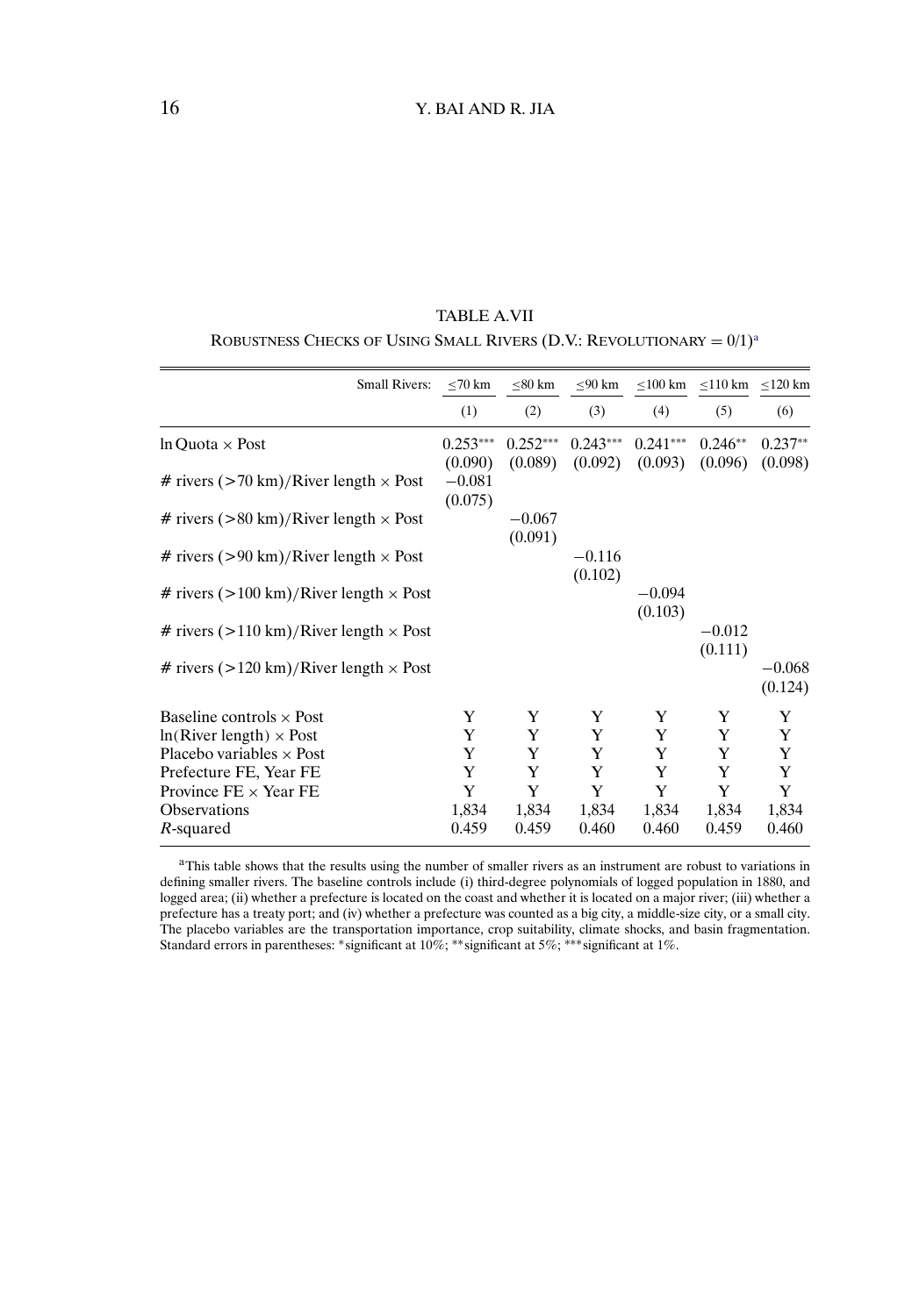|                                          |                 | In(Land Tax) |          |                     | ln(Non-Agricultural Tax) |  |  |
|------------------------------------------|-----------------|--------------|----------|---------------------|--------------------------|--|--|
|                                          | Reference Year: | 1893         | 1893     | 1891                | 1891                     |  |  |
|                                          |                 | (1)          | (2)      | (3)                 | (4)                      |  |  |
| In Ouota $\times$ 1892                   |                 |              |          | $-0.113*$           | $-0.098$                 |  |  |
|                                          |                 |              |          | (0.052)             | (0.167)                  |  |  |
| In Ouota $\times$ 1893                   |                 |              |          | 0.077               | 0.072                    |  |  |
|                                          |                 |              |          | (0.149)             | (0.344)                  |  |  |
| $ln$ Ouota $\times$ 1894                 |                 |              |          | $-0.047$<br>(0.141) | $-0.235$<br>(0.248)      |  |  |
| In Ouota $\times$ 1895                   |                 |              |          | $0.405*$            | 0.365                    |  |  |
|                                          |                 |              |          | (0.202)             | (0.367)                  |  |  |
| $ln$ Ouota $\times$ 1896                 |                 |              |          | 0.185               | $-0.102$                 |  |  |
|                                          |                 |              |          | (0.234)             | (0.383)                  |  |  |
| $ln$ Ouota $\times$ 1897                 |                 |              |          | 0.178               | $-0.054$                 |  |  |
|                                          |                 |              |          | (0.242)             | (0.463)                  |  |  |
| In Ouota $\times$ 1898                   |                 |              |          | 0.052               | $-0.103$                 |  |  |
|                                          |                 |              |          | (0.232)             | (0.639)                  |  |  |
| $ln$ Ouota $\times$ 1899                 |                 |              |          | $-0.146$            | $-0.679*$                |  |  |
|                                          |                 |              |          | (0.223)             | (0.347)                  |  |  |
| In Ouota $\times$ 1900                   |                 |              |          | $-0.507*$           | $-1.104**$               |  |  |
|                                          |                 |              |          | (0.250)             | (0.421)                  |  |  |
| $ln$ Ouota $\times$ 1901                 |                 |              |          | $-0.348$            | $-0.749$                 |  |  |
| $ln$ Ouota $\times$ 1902                 |                 |              |          | (0.409)<br>0.381    | (0.499)<br>0.251         |  |  |
|                                          |                 |              |          | (0.826)             | (0.873)                  |  |  |
| In Ouota $\times$ 1903                   |                 | $-0.233**$   | $-0.067$ | 0.378               | 0.382                    |  |  |
|                                          |                 | (0.110)      | (0.145)  | (0.766)             | (0.930)                  |  |  |
| In Ouota $\times$ 1904                   |                 |              |          | 0.273               | $-0.079$                 |  |  |
|                                          |                 |              |          | (0.819)             | (0.601)                  |  |  |
| In Ouota $\times$ 1905                   |                 |              |          | 0.047               | $-0.505$                 |  |  |
|                                          |                 |              |          | (0.838)             | (0.669)                  |  |  |
| $ln$ Ouota $\times$ 1906                 |                 |              |          | $-0.271$            | $-0.167$                 |  |  |
|                                          |                 |              |          | (0.722)             | (0.989)                  |  |  |
| In Ouota $\times$ 1907                   |                 |              |          | $-0.413$            | $-0.176$                 |  |  |
|                                          |                 |              |          | (0.686)             | (0.899)                  |  |  |
| In Ouota $\times$ 1908                   |                 | $-0.172$     | $-0.088$ | $-0.474$            | $-0.112$                 |  |  |
|                                          |                 | (0.147)      | (0.218)  | (0.761)             | (1.069)                  |  |  |
| Province FE, Year FE                     |                 | Y            | Y        | Y                   | Y                        |  |  |
| $ln Pop \times Year FE$                  |                 | Y            | Y        | Y                   | Y                        |  |  |
| Other baseline controls $\times$ Year FE |                 |              | Y        |                     | Y                        |  |  |
| Observations                             |                 | 52           | 52       | 252                 | 252                      |  |  |
| R-squared                                |                 | 0.829        | 0.982    | 0.402               | 0.844                    |  |  |

# TABLE A.VIII EXAMINING TAXES YEAR BY YEAR<sup>a</sup>

<sup>a</sup>This table shows that provincial-level taxes did not respond to the interaction of quotas and the abolition. Other baseline controls include (i) logged area of a province; (ii) the number of prefectures located on the coast or a major river in a province; (iii) the number of prefectures being treaty ports; and (iv) the number of prefectures counted as big cities, middle-size cities, or small cities. Standard errors in parentheses are clustered at the province level: ∗significant at  $10\%$ ; \*\*significant at 5%; \*\*\*significant at 1%.